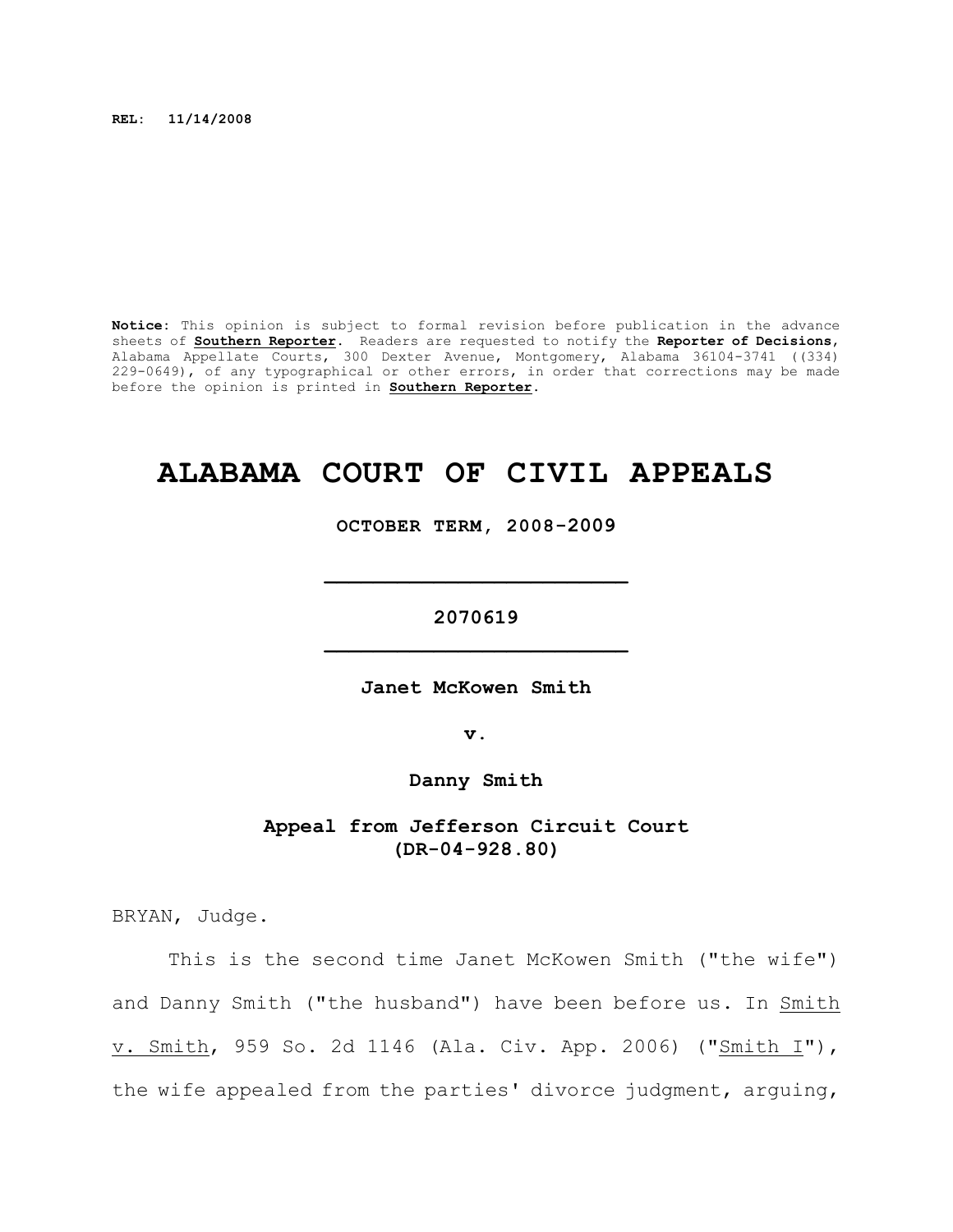among other things, that the trial court had erred in failing to award her a portion of a settlement payment ("the settlement payment") the husband was to receive as a result of injuries he had sustained in an automobile accident. In our opinion in Smith I, after noting that no binding precedent governed our decision regarding whether a personal-injury settlement payment constituted marital property or the separate property of the injured spouse, we stated:

"Courts of other states have utilized three different approaches in determining whether to treat a payment in settlement of a spouse's personal-injury claim as marital property or as the separate property of the injured spouse. See Golden v. Golden, 681 So. 2d [605] at 609 [(Ala. Civ. App. 1996)] (Crawley, J., dissenting). One approach, sometimes referred to as the mechanistic approach, deems the settlement payment to be marital property if it is acquired during the marriage. See Bladow v. Bladow, 665 N.W.2d 724 (N.D. 2003); and In re Marriage of Simon, 856 P.2d 47 (Colo. Ct. App. 1993). Another approach, sometimes referred to as the unitary approach, deems the settlement payment to be the injured spouse's separate property regardless of when the settlement payment is acquired. See, e.g., Fleitz v. Fleitz, 200 A.D.2d 874, 606 N.Y.S.2d 825 (1994). The third approach is sometimes referred to as the analytic approach. See Bollaci v. Nieporte-Bollaci, 863 So. 2d 440 (Fla. Dist. Ct. App. 2003); Tynes v. Tynes, 860 So. 2d 325 (Miss. Ct. App. 2003); and Sullivan v. Sullivan, 159 S.W.3d 529 (Mo. Ct. App. 2005). Under the analytic approach, 'to the extent that its purpose is to compensate an individual for pain, suffering, disability, disfigurement, or other debilitation of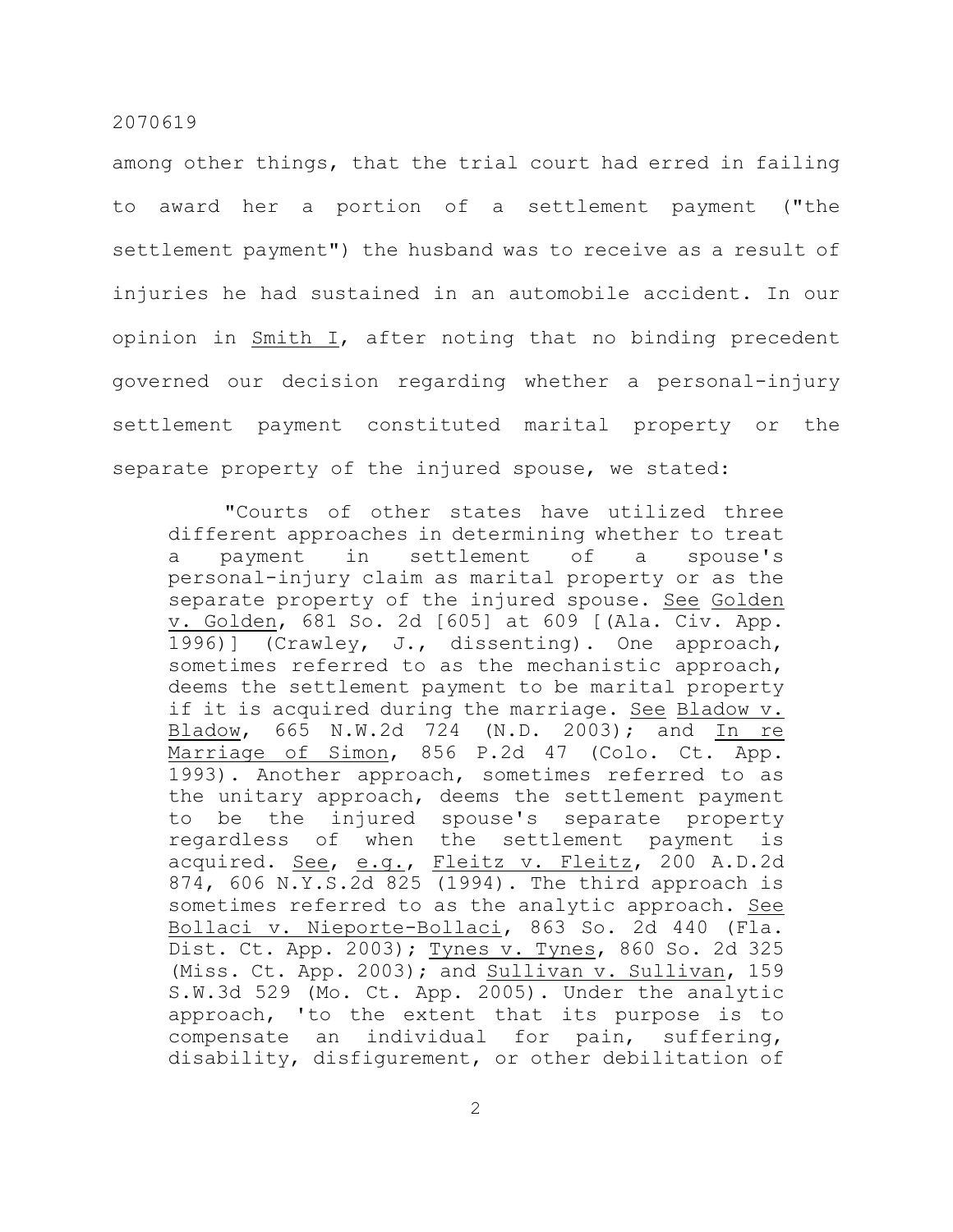the mind or body, a personal injury award constitutes the separate nonmarital property of an injured spouse.' Hardy v. Hardy, 186 W.Va. 496, 501, 413 S.E.2d 151, 156 (1991); and Staton v. Staton, 218 W.Va. 201, 206, 624 S.E.2d 548, 553 (2005). Likewise, the portion of a personal-injury settlement intended to compensate the injured spouse for loss of future wages is deemed to be that spouse's separate property under the analytic approach. Bandow v. Bandow, 794 P.2d 1346, 1348-49 (Alaska 1990). However, 'economic losses, such as past wages and medical expenses, which diminish the marital estate are distributable as marital property when recovered in a personal injury award or settlement' under the analytic approach. Hardy, 186 W.Va. at 501, 413 S.E.2d at 156. In Bandow, the Alaska Supreme Court explained the rationale underlying the analytic approach as follows:

"'Damages for pain and suffering, mental anguish, and the like compensate for a loss which is so personal to the claimant spouse that classifying them as marital property would be inequitable.

> "'"Nothing is more personal than the entirely subjective sensations of agonizing pain, mental anguish, embarrassment because of scarring or disfigurement, and outrage attending severe bodily injury. Mental injury, as well, has many of these characteristics. Equally personal are the effects of even mild or moderately severe injury. None of these, including the frustrations of diminution or loss of normal body functions or movements, can be sensed, or need they be borne, by anyone but the injured spouse. Why, then, should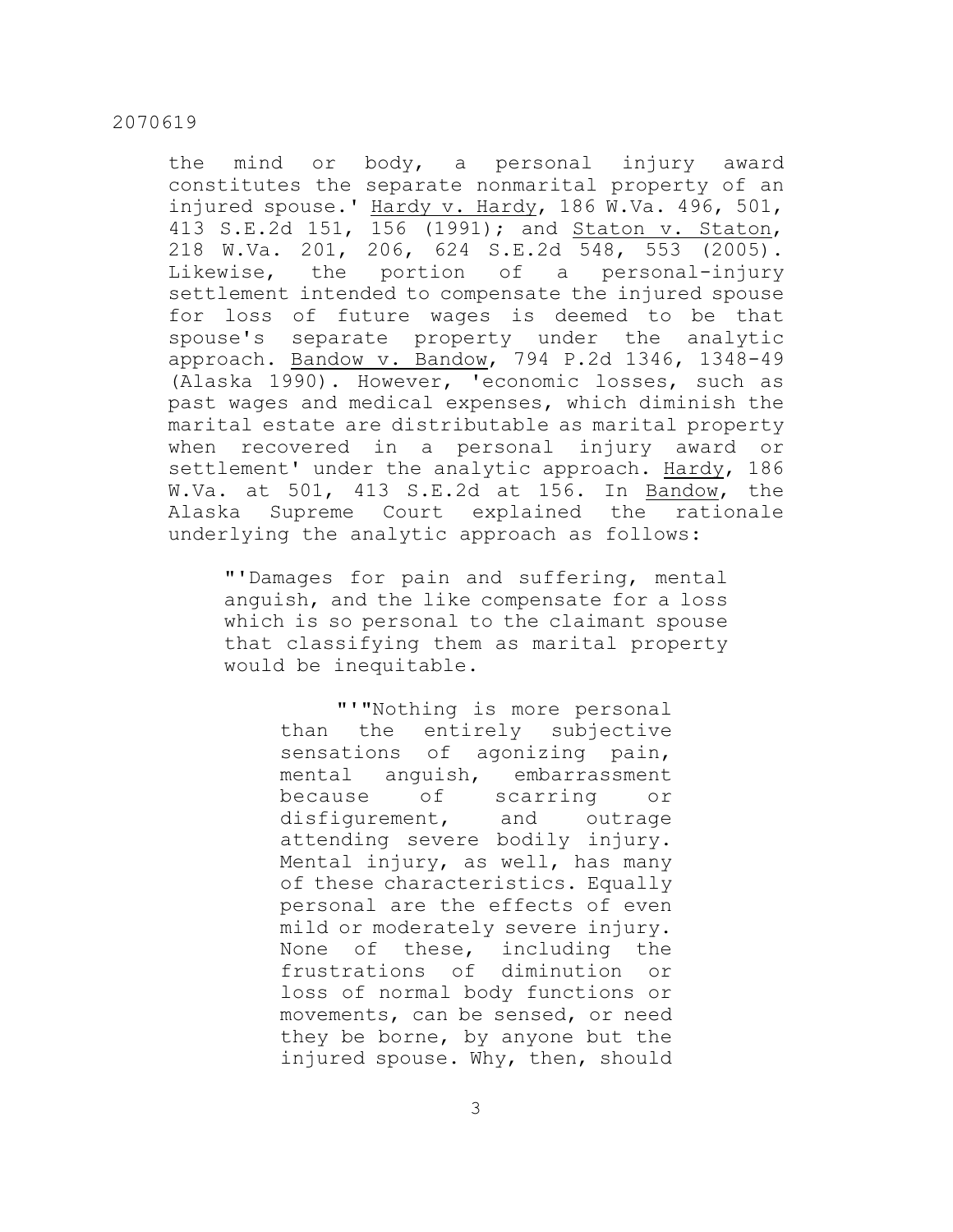the law, seeking to be equitable, coin these factors into money to even partially benefit the uninjured and estranged spouse? In such case the law would literally heap insult upon injury.... The only damages truly shared are ... the diminution of the marital estate by loss of past wages or expenditure of money for medical expenses. Any other apportionment is unfair distribution."'

"Bandow v. Bandow, 794 P.2d at 1349 (quoting Amato v. Amato, 180 N.J.Super. 210, 218-19, 434 A.2d 639, 643 (App. Div. 1981)).

"We find the rationale underlying the analytic approach persuasive. Accordingly, we adopt that approach for determining whether a spouse's personal-injury settlement or award is marital property or the separate property of the injured spouse. Under the analytic approach, the spouse claiming that the settlement or award is his or her separate property bears the burden of proving that claim. See Bandow, 794 P.2d at 1350. Likewise, if the other spouse claims that a portion of the settlement or award is compensation for loss of consortium and, therefore, constitutes his or her separate property, he or she shall bear the burden of proof with respect to that claim. Id.

"In the case now before us, the trial court did not have before it any evidence establishing that the settlement payment was the husband's separate property under the analytic approach. Consequently, we must reverse the divorce judgment insofar as it divided the marital property because the trial court's omission of the settlement payment from the division of marital property is not supported by the evidence. We remand the case to the trial court for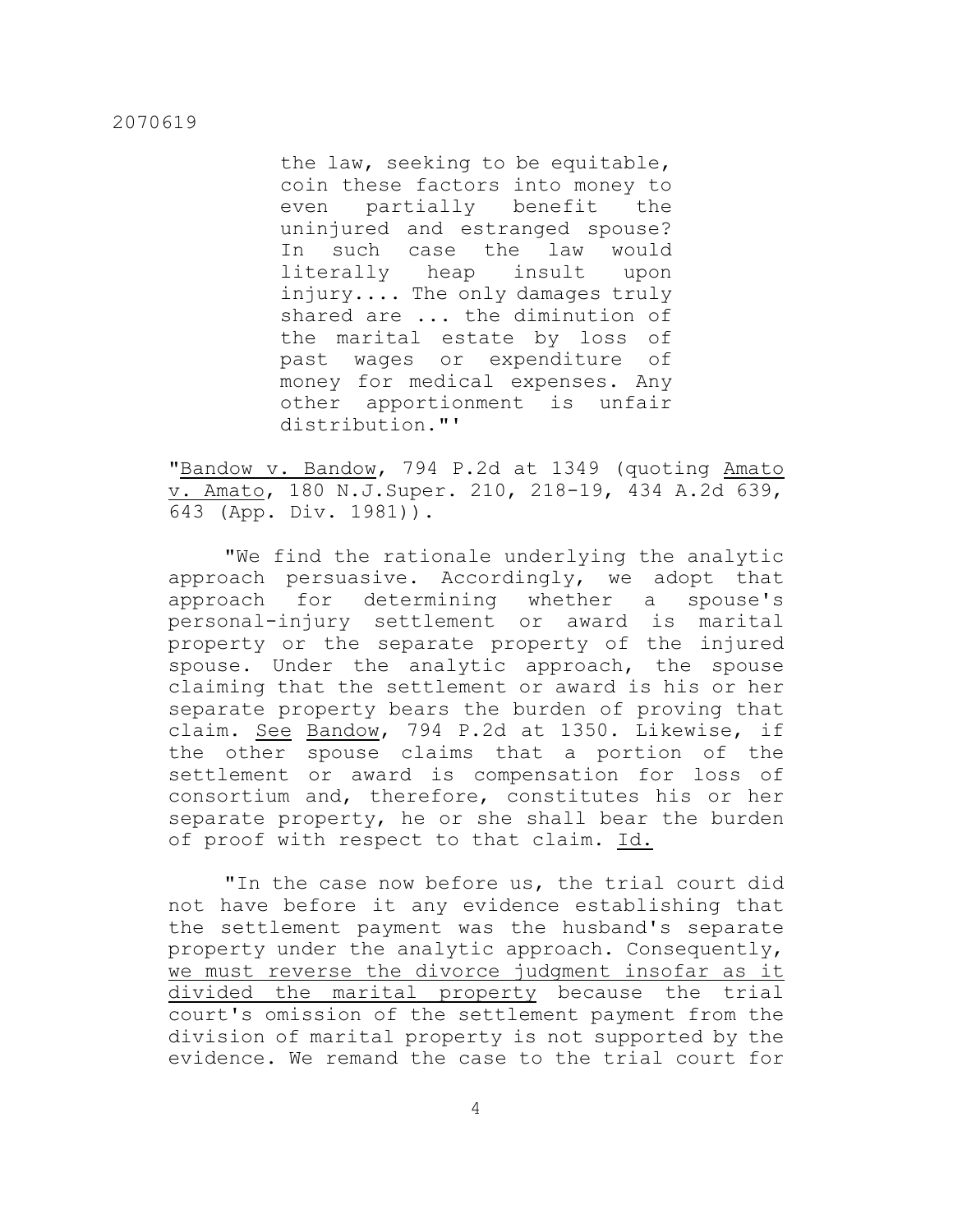the trial court to reconsider the division of marital property in light of this opinion. However, because the husband was not on notice that he bore the burden of proof with respect to the issue whether the settlement payment was marital property or his separate property, we instruct the trial court, on remand, to allow the husband to introduce additional evidence regarding that issue and to allow the wife to introduce evidence in rebuttal of the husband's evidence. Because the award of alimony is intertwined with the division of property, we also reverse the trial court's judgment as to the award of alimony so that, on remand, the trial court may reconsider its award of periodic alimony in conjunction with its reconsideration of its division of the parties' marital property. See Chambers v. Chambers, 823 So. 2d 709, 716 (Ala. Civ. App. 2001)."

959 So. 2d at 1149-50 (emphasis added; footnote omitted).

In addition to reversing the trial court's judgment insofar as it divided the marital property and awarded periodic alimony, we also reversed the trial court's judgment insofar as it failed to require the husband to pay the wife's health-insurance premiums for at least the 36 months she was entitled to coverage under the husband's health-insurance policy pursuant to COBRA. 959 So. 2d at 1150; see also 29 U.S.C. §§ 1162(2)(A)(iv) and 1163(3).

On remand, the trial court took additional evidence regarding the issue whether the settlement payment was marital property or the husband's separate property and entered a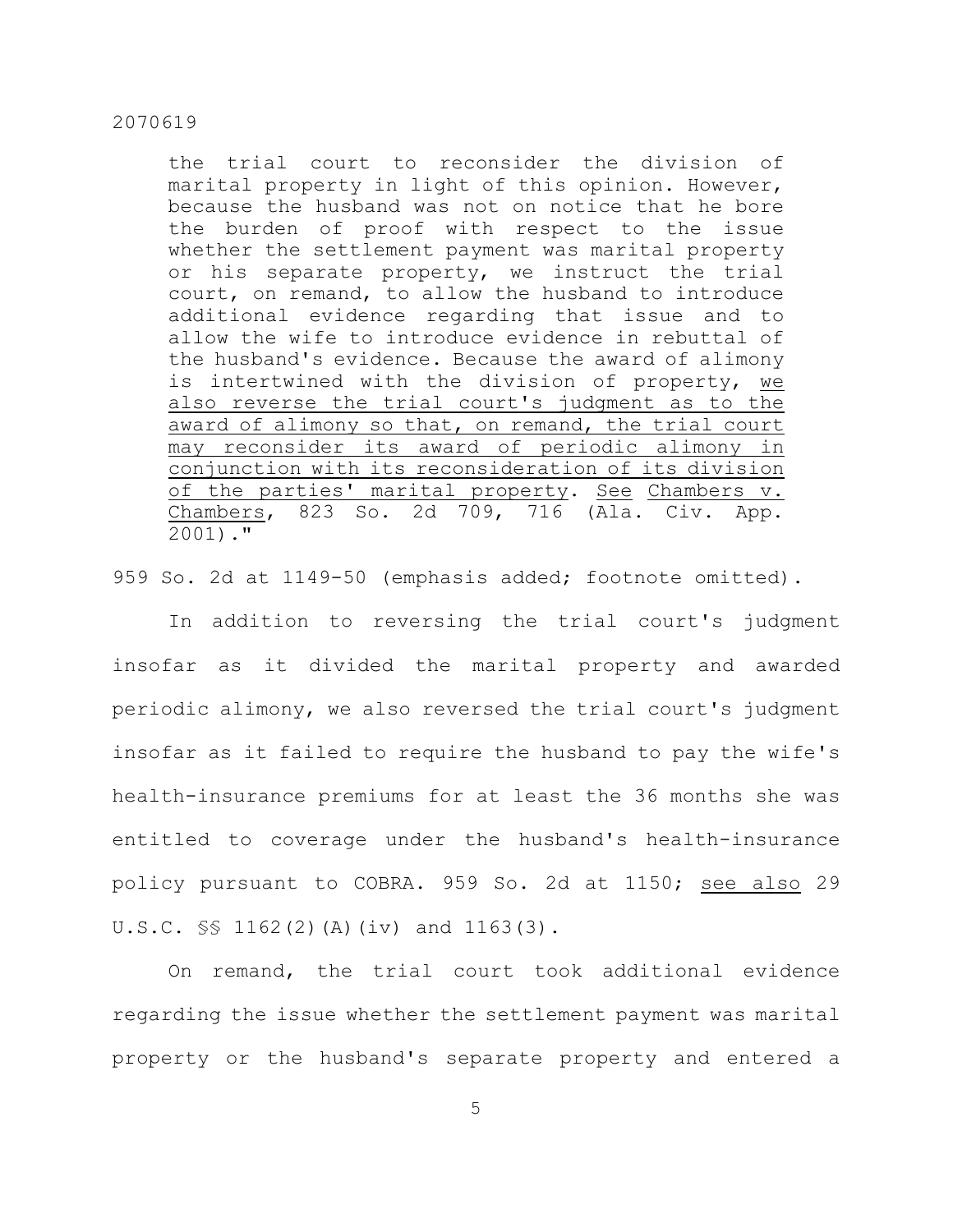judgment stating:

"THIS MATTER came onto be heard on February 11, 2008, in compliance with the Alabama Court of Civil Appeals' Order on Remand to take additional evidence from the [husband] regarding his personal injury claim and the [wife's] rebuttal to the [husband's] evidence. In compliance with said directive, the Court took evidence from the [husband], subject to cross-examination and the [wife] declined to testify on said issue. The Court having considered all evidence in this matter is of the opinion the following Order shall be entered. Accordingly, it is

"ORDERED and ADJUDGED by the Court:

"1. That [the wife] presented no evidence to prove she was entitled to any share of [the husband's] personal injury claim as the proceeds were paid on his bodily injury claim of which [the wife] does not have a right to a share. Therefore, the division of property made in the Final Judgment of Divorce remains unchanged.

"2. That in further compliance with the Civil Court of Appeals, [the husband] is ordered to pay for Cobra coverage to the [wife] for a period of thirty-six (36) months. If [the wife] acquired other insurance during said time, [the husband's] obligation for said coverage will terminate. By this Order, [the husband's] obligation is extended thirty (30) months in addition to the six (6) months ordered in the Final Judgment of Divorce."

The wife then appealed to this court.

Although neither party has questioned this court's

jurisdiction,

"'jurisdictional matters are of such magnitude that we take notice of them at any time and do so even ex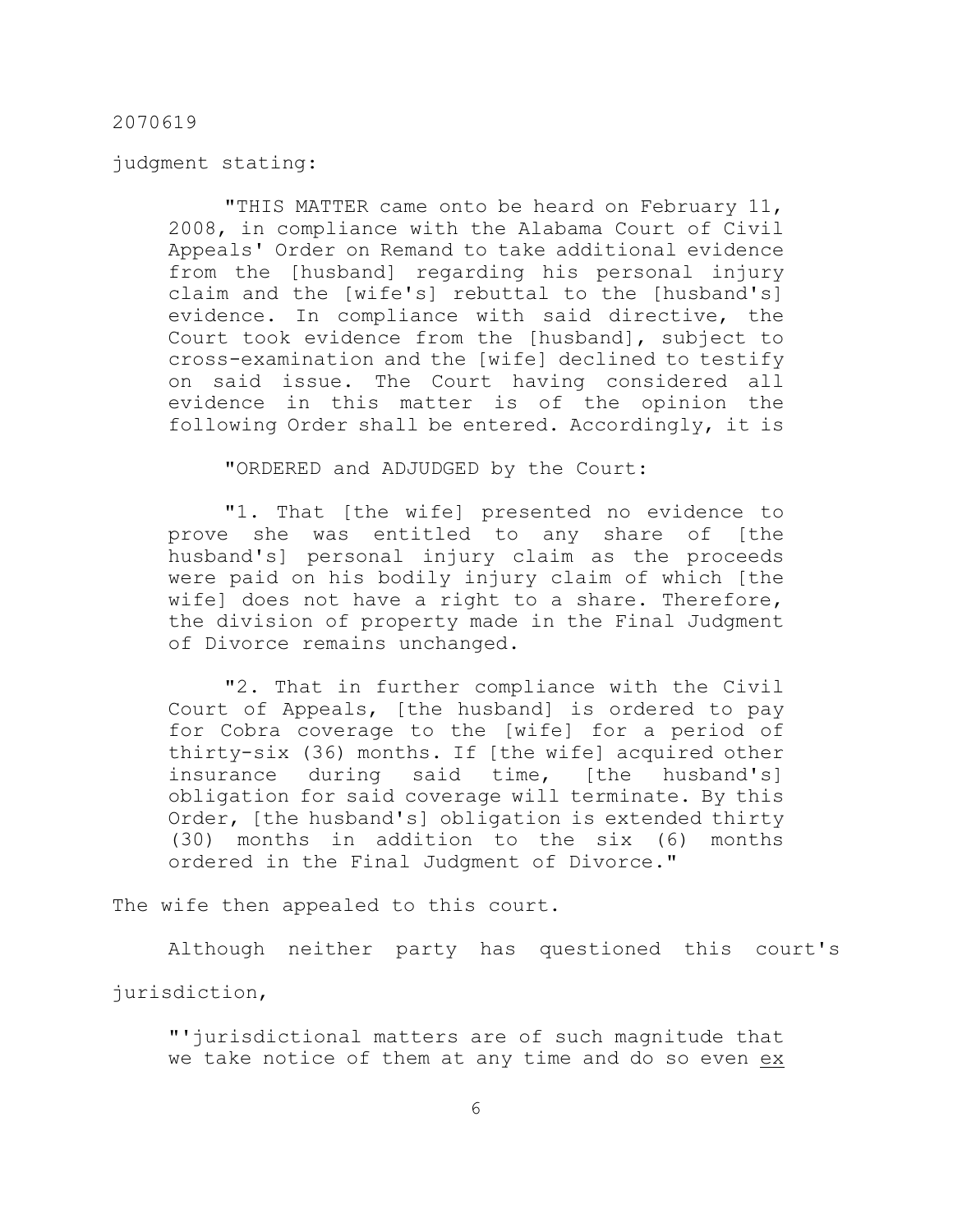mero motu.' Nunn v. Baker, 518 So. 2d 711, 712 (Ala. 1987). The question whether a judgment is final is a jurisdictional question, and the reviewing court, on a determination that the judgment is not final, has a duty to dismiss the case. See Jim Walter Homes, Inc. v. Holman, 373 So. 2d 869, 871 (Ala. Civ. App. 1979)."

Hubbard v. Hubbard, 935 So. 2d 1191, 1192 (Ala. Civ. App.

2006). See also § 12-22-2, Ala. Code 1975.

This court has previously stated:

"'"It is a well established rule that, with limited exceptions, an appeal will lie only from a final judgment which determines the issues before the court and ascertains and declares the rights of the parties involved."' Owens v. Owens, 739 So. 2d 511, 513 (Ala. Civ. App. 1999), quoting Taylor v. Taylor, 398 So. 2d 267, 269 (Ala. 1981). This court has stated:

"'A final judgment is one that completely adjudicates all matters in controversy between all the parties.

"'... An order that does not dispose of all claims or determine the rights and liabilities of all the parties to an action is not a final judgment. In such an instance, an appeal may be had "only upon an express determination that there is no just reason for delay and upon an express direction for the entry of judgment." See Rule 54(b), Ala. R. Civ. P.'

["Eubanks v. McCollum, 828 So. 2d 935, 937 (Ala. Civ. App. 2002) (citations omitted)."]

Adams v. NaphCare, Inc., 869 So. 2d 1179, 1181 (Ala. Civ.